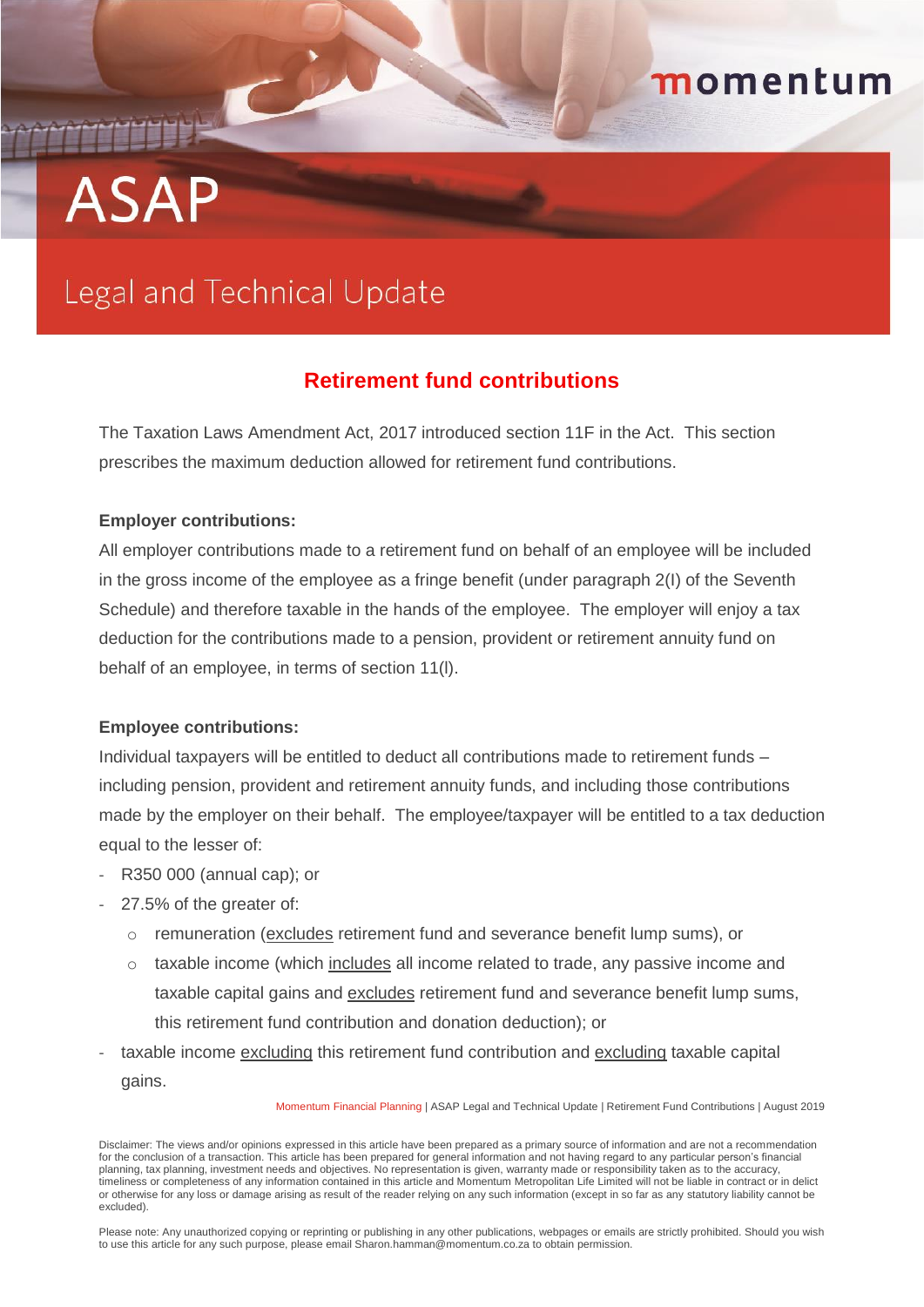#### **Remuneration vs Taxable Income**

Remuneration is defined by the Fourth Schedule to the Income Tax Act. It means any amount of income which is paid or is payable to any person by way of any salary, leave pay, wage, overtime pay, bonus, gratuity, commission, fee, emolument pension, superannuation allowance, retiring allowance or stipend, whether in cash or otherwise and whether or not in respect of services rendered, including-

- Annuity income, lump sums due to employment or the termination of services (like bonuses, leave pay, etc.);
- Any fringe benefit received;
- Any allowance a person receives from an employer, including subsistence, etc;
- Any amount received for services rendered;
- Any amount paid to any employee as a reimbursement of expenditure actually incurred by such employee in the course of his employment;
- 80% of a travel allowance, unless the employer is satisfied that 80% of the allowance is used for business purposes, in which case only 20% of the allowance is included;
- 80% of the fringe benefit relating to the use of a motor vehicle, unless the employer is satisfied that 80% of the fringe benefit is used for business travel, in which case 20% will be included.

Taxable income is defined in the Income Tax Act and it is calculated as follows:

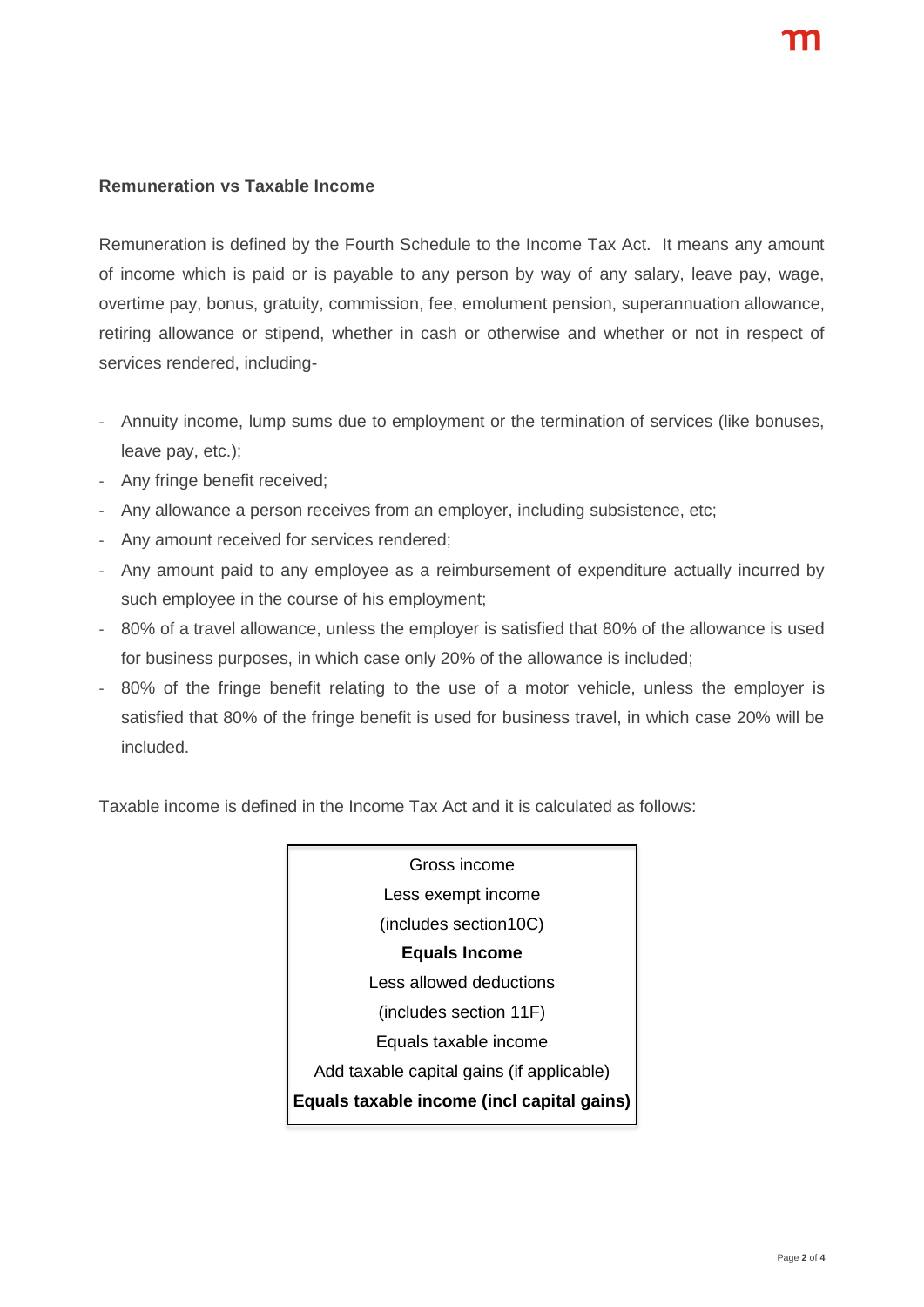When determining taxable income for the purposes of calculating the 27.5% limitation, one has to exclude the points from the calculation as prescribed by section 11F. It determines that the retirement fund deduction and the deduction in respect of donations (section 18A deduction) must be excluded from taxable income as well as any retirement fund lump sums and severance benefits. Therefore, taxable income for purposes of determining the 27.5% bullet is as follow:

| All gross income excluding retirement fund lump sums and severance benefits, LESS         |
|-------------------------------------------------------------------------------------------|
| Exempt income, LESS                                                                       |
| All deductions allowed, except the retirement fund contribution deduction and the section |
| 18A donation deduction, PLUS                                                              |
| Taxable capital gains, EQUALS                                                             |
| <b>TAXABLE INCOME</b>                                                                     |

When determining taxable income for purposes of the newly introduced third limitation, one will once again remove the specific exclusions as contained in the Act. Therefore, taxable income for the purpose of determining this third bullet is as follows:

> All gross income, LESS Exempt income, LESS All deductions allowed **except** the retirement fund contribution, EQUALS **TAXABLE INCOME**

#### **Example:**

Joe Worker earns the following amounts during the tax year:

Salary R150 000

Employer pension fund contribution R 25 000

Interest income R 30 000

Taxable capital gain R850 000

The tax deductible retirement fund contribution will be the lesser of the following:

R350 000, or

27.5% of the greater of: